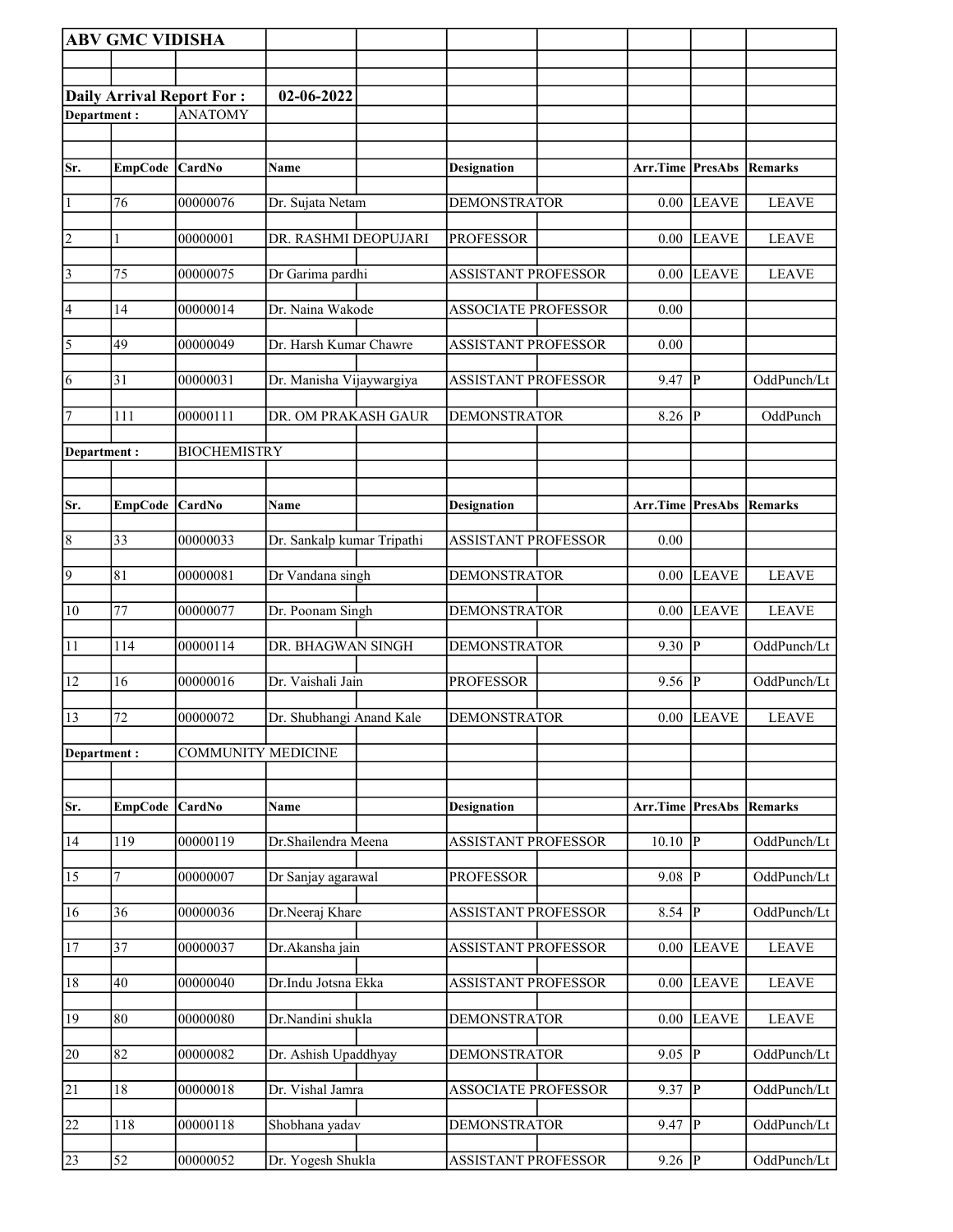| $\overline{24}$    | 113             | 00000113                 | DR. ANIRUDH                 | <b>DEMONSTRATOR</b>        | 9.49     | P              | OddPunch/Lt  |
|--------------------|-----------------|--------------------------|-----------------------------|----------------------------|----------|----------------|--------------|
| $\overline{25}$    | 24              | 00000024                 | Dr. Richa Nigam             | <b>ASSOCIATE PROFESSOR</b> | 0.00     | <b>LEAVE</b>   | <b>LEAVE</b> |
| Department:        |                 | <b>DEAN</b>              |                             |                            |          |                |              |
|                    |                 |                          |                             |                            |          |                |              |
| Sr.                | <b>EmpCode</b>  | CardNo                   | Name                        | <b>Designation</b>         | Arr.Time | PresAbs        | Remarks      |
| 26                 | 97              | 00000097                 | DR. Sunil Nandeshwar        | <b>DEAN</b>                | 0.00     | OD             | <b>OD</b>    |
| Department:        |                 | <b>FORANSIC MEDICINE</b> |                             |                            |          |                |              |
|                    |                 |                          |                             |                            |          |                |              |
| Sr.                | <b>EmpCode</b>  | CardNo                   | Name                        | <b>Designation</b>         | Arr.Time | <b>PresAbs</b> | Remarks      |
|                    |                 |                          |                             |                            |          |                |              |
| 27                 | 85              | 00000085                 | Dr. Sharad Dohare           | <b>DEMONSTRATOR</b>        | 0.00     |                |              |
| 28                 | 112             | 00000112                 | DR. POOJA TIWARI            | <b>DEMONSTRATOR</b>        | 0.00     |                |              |
| 29                 | 35              | 00000035                 | Dr. Narendra singh patel    | <b>ASSOCIATE PROFESSOR</b> | 0.00     |                |              |
| $\overline{30}$    | 54              | 00000054                 | Dr.Manish Nigam             | <b>PROFESSOR</b>           | 0.00     | <b>LEAVE</b>   | <b>LEAVE</b> |
| 31                 | 126             | 00000126                 | Dr. Vivek kumar Chouksey    | <b>ASSISTANT PROFESSOR</b> | 9.55     | P              | OddPunch/Lt  |
| <b>Department:</b> |                 | MICROBIOLOGY             |                             |                            |          |                |              |
|                    |                 |                          |                             |                            |          |                |              |
|                    |                 |                          |                             |                            |          |                |              |
| Sr.                | <b>EmpCode</b>  | <b>CardNo</b>            | Name                        | <b>Designation</b>         | Arr.Time | <b>PresAbs</b> | Remarks      |
| 32                 | 4               | 00000004                 | Dr Avinash laghave          | <b>PROFESSOR</b>           | 0.00     | <b>LEAVE</b>   | <b>LEAVE</b> |
| 33                 | 125             | 00000125                 | DR.Himanshi Bansal          | <b>ASSISTANT PROFESSOR</b> | 9.40     | P              | OddPunch/Lt  |
| 34                 | 88              | 00000088                 | Dr. Sanjay Singh            | <b>ASSISTANT PROFESSOR</b> | 0.00     | <b>LEAVE</b>   | <b>LEAVE</b> |
| $\overline{35}$    | 106             | 00000106                 | Dr.Aarti Jain               | <b>ASSOCIATE PROFESSOR</b> | 9.42     | $\mathbf{P}$   | OddPunch/Lt  |
| $\overline{36}$    | $\overline{79}$ | 00000079                 | Dr.Prashant kumar bhakoriya | <b>DEMONSTRATOR</b>        | 0.00     |                |              |
| $\overline{37}$    | $110\,$         | 00000110                 | DR, RAGINI DANGI            | <b>DEMONSTRATOR</b>        | 9.43     | P              | OddPunch/Lt  |
| Department:        |                 | PATHOLOGY                |                             |                            |          |                |              |
|                    |                 |                          |                             |                            |          |                |              |
| Sr.                | <b>EmpCode</b>  | CardNo                   | Name                        | <b>Designation</b>         | Arr.Time | <b>PresAbs</b> | Remarks      |
| 38                 | 6               | 00000006                 | Dr Gopal krishna sawke      | <b>PROFESSOR</b>           | 0.00     |                |              |
| 39                 | 128             | 00000128                 | DR.PREETI MANDLOI           | <b>ASSISTANT PROFESSOR</b> | 9.47     | P              | OddPunch/Lt  |
| 40                 | 17              | 00000017                 | Dr. Tina Rai                | <b>ASSOCIATE PROFESSOR</b> | 9.47     | P              | OddPunch/Lt  |
| 41                 | 134             | 00000134                 | Dr.Pragati Awashti          | <b>DEMONSTRATOR</b>        | $9.47$ P |                | OddPunch/Lt  |
| 42                 | 78              | 00000078                 | Dr. Rajnikant ahirwar       | <b>DEMONSTRATOR</b>        | 8.40     | P              | OddPunch/Lt  |
| 43                 | 51              | 00000051                 | Dr. Lal Pranay singh        | ASSISTANT PROFESSOR        | 0.00     |                |              |
|                    |                 |                          |                             |                            |          |                |              |
| 44                 | 84              | 00000084                 | Dr. Sunil Nagar             | <b>DEMONSTRATOR</b>        | $0.00\,$ |                |              |
| 45                 | 48              | 00000048                 | Dr.Pratibha Meena           | <b>ASSISTANT PROFESSOR</b> | 9.47     | P              | OddPunch/Lt  |
|                    |                 |                          |                             |                            |          |                |              |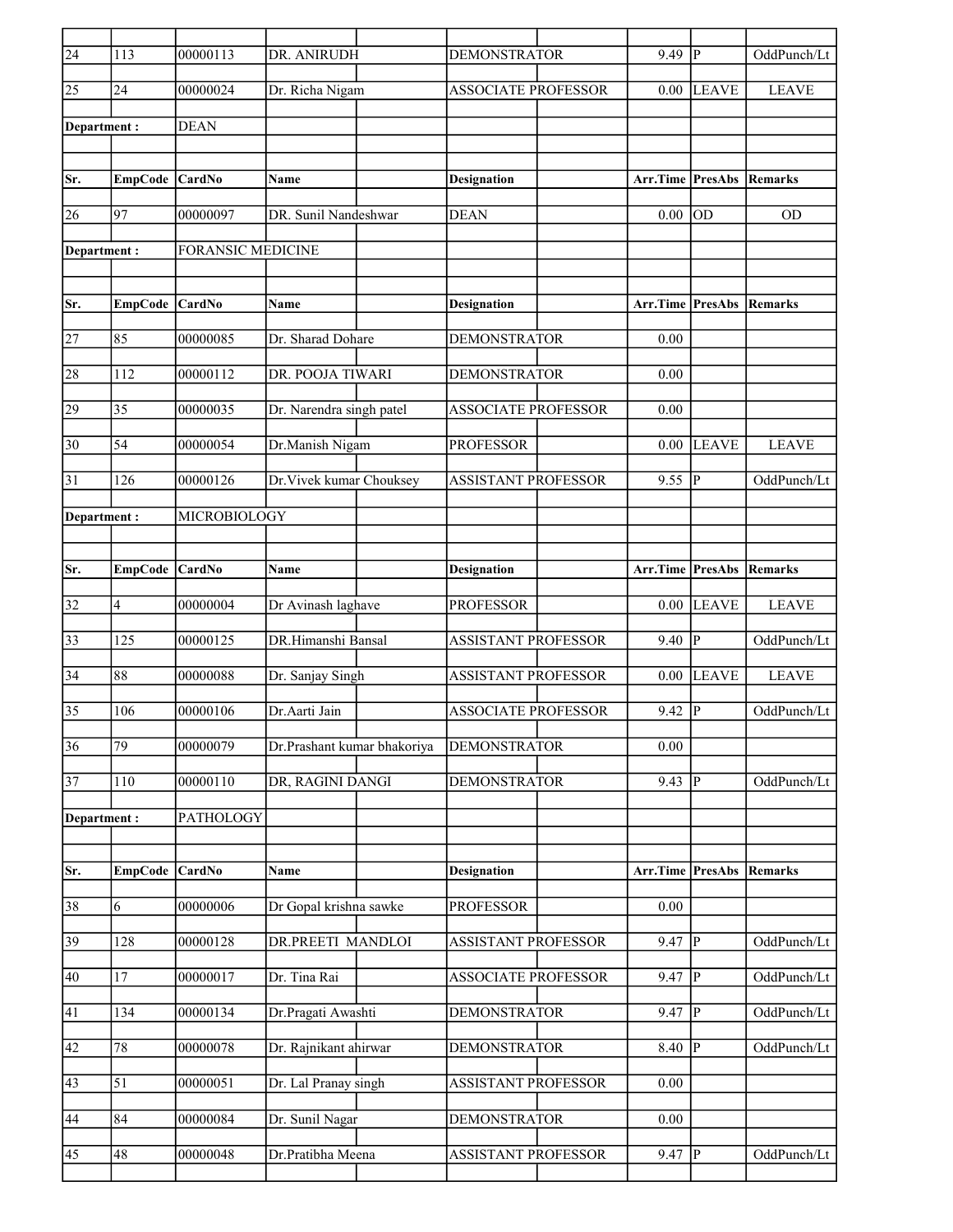| 46              | 83              | 00000083     | Dr.Fuzail Ahmad         | <b>DEMONSTRATOR</b>        | 0.00     |              |                |
|-----------------|-----------------|--------------|-------------------------|----------------------------|----------|--------------|----------------|
| Department:     |                 | PHARAMCOLOGY |                         |                            |          |              |                |
|                 |                 |              |                         |                            |          |              |                |
|                 |                 |              |                         |                            |          |              |                |
| Sr.             | <b>EmpCode</b>  | CardNo       | Name                    | <b>Designation</b>         | Arr.Time | PresAbs      | <b>Remarks</b> |
|                 |                 |              |                         |                            |          |              |                |
| 47              | 73              | 00000073     | Dr. Sudhir Kumar Jain   | <b>ASSISTANT PROFESSOR</b> | 9.51     | IР           | OddPunch/Lt    |
| 48              | 133             | 00000133     | Dr.Monika Sahu          | <b>DEMONSTRATOR</b>        | 9.41     | lР           | OddPunch/Lt    |
|                 |                 |              |                         |                            |          |              |                |
| 49              | 22              | 00000022     | Dr Akhilesh kumar       | <b>PROFESSOR</b>           | 7.35     | P            | OddPunch       |
| 50              | 74              | 00000074     | Dr. Raina Jain          | <b>ASSISTANT PROFESSOR</b> | 0.00     | <b>LEAVE</b> | <b>LEAVE</b>   |
|                 |                 |              |                         |                            |          |              |                |
| Department:     |                 | PHYSIOLOGY   |                         |                            |          |              |                |
|                 |                 |              |                         |                            |          |              |                |
|                 |                 |              |                         |                            |          |              |                |
| Sr.             | <b>EmpCode</b>  | CardNo       | Name                    | Designation                | Arr.Time | PresAbs      | <b>Remarks</b> |
| $\vert$ 51      | 108             | 00000108     | Dr.Geeta Shammani       | <b>ASSISTANT PROFESSOR</b> | 9.51     | lР           | OddPunch/Lt    |
|                 |                 |              |                         |                            |          |              |                |
| 52              | 115             | 00000115     | Dr. SOBHARAN MEENA      | <b>DEMONSTRATOR</b>        | 9.50     | P            | OddPunch/Lt    |
| $\overline{53}$ | 70              | 00000070     | Dr. Pankaj Kumar Sharma | <b>DEMONSTRATOR</b>        | 9.52     | lР           | OddPunch/Lt    |
|                 |                 |              |                         |                            |          |              |                |
| $\sqrt{54}$     | 8               | 00000008     | Dr Suman rai            | <b>PROFESSOR</b>           | 9.38     | p            | OddPunch/Lt    |
|                 |                 |              |                         |                            |          |              |                |
| $\overline{55}$ | 15              | 00000015     | Dr. Mona Kharbanda      | <b>ASSOCIATE PROFESSOR</b> | 0.00     |              |                |
| $\overline{56}$ | $\overline{32}$ | 00000032     | Dr.Brajesh sharma       | <b>ASSISTANT PROFESSOR</b> | 0.00     | LEAVE        | <b>LEAVE</b>   |
|                 |                 |              |                         |                            |          |              |                |
| $\overline{57}$ | 71              | 00000071     | Dr. Parul Sharma        | <b>DEMONSTRATOR</b>        | 0.00     |              |                |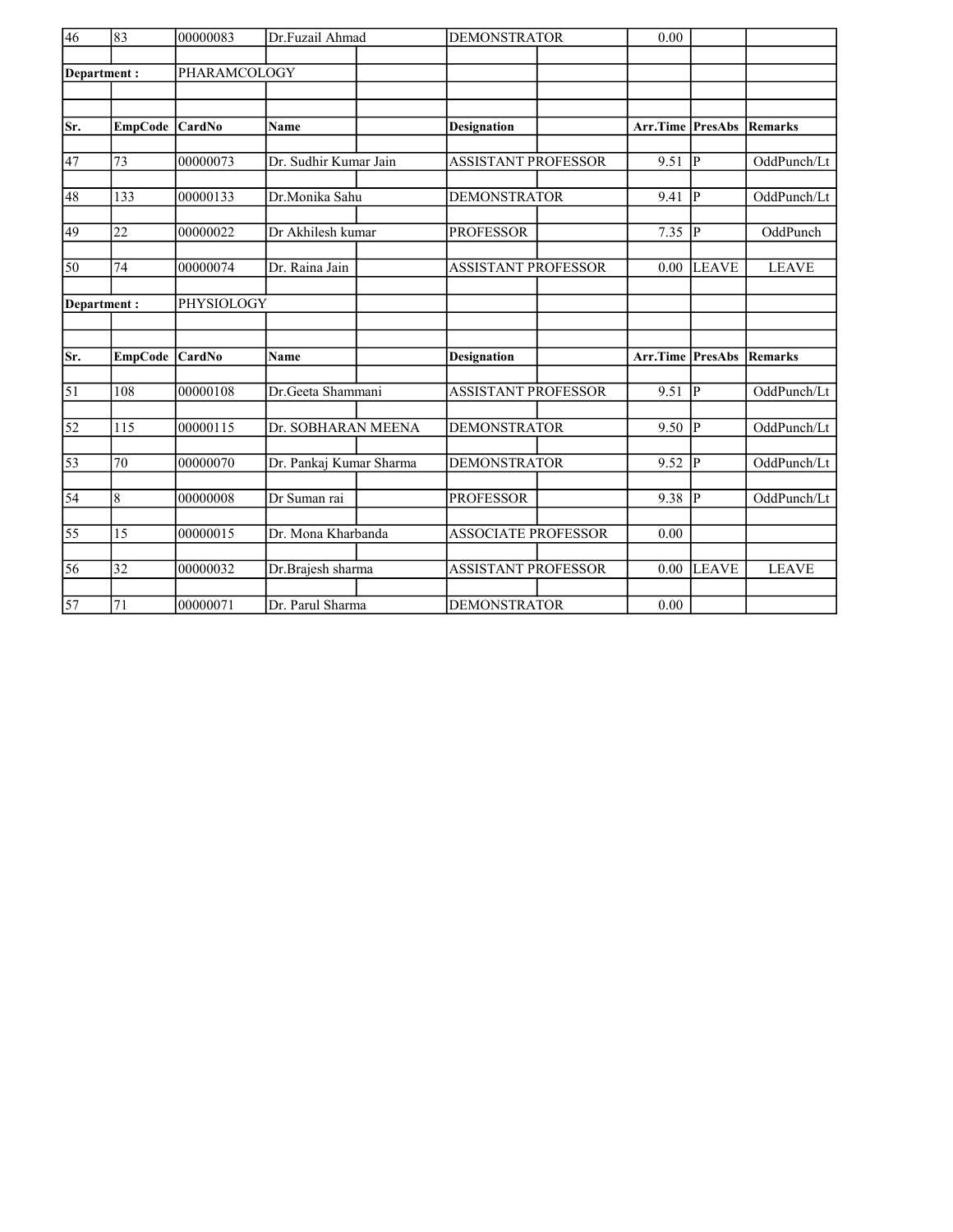|                    | <b>ABV GMC VIDISHA</b> |                                  |                                           |                            |                                 |                |                        |
|--------------------|------------------------|----------------------------------|-------------------------------------------|----------------------------|---------------------------------|----------------|------------------------|
|                    |                        |                                  |                                           |                            |                                 |                |                        |
|                    |                        | <b>Daily Arrival Report For:</b> | 02-06-2022                                |                            |                                 |                |                        |
| <b>Department:</b> |                        | <b>ANESTHESIA</b>                |                                           |                            |                                 |                |                        |
|                    |                        |                                  |                                           |                            |                                 |                |                        |
| Sr.                | EmpCode CardNo         |                                  | Name                                      | <b>Designation</b>         | <b>Arr.Time PresAbs Remarks</b> |                |                        |
|                    |                        |                                  |                                           |                            |                                 |                |                        |
| $\vert$ 1          | 127                    | 00000127                         | DR.JYOTI RAGHUWANSHI ASSISTANT PROFESSOR  |                            | $9.35$ P                        |                | OddPunch/Lt            |
| $\overline{2}$     | 57                     | 00000057                         | Dr. Vinyak Gour                           | <b>ASSOCIATE PROFESSOR</b> | 0.00                            | <b>LEAVE</b>   | <b>LEAVE</b>           |
| $\vert$ 3          | 58                     | 00000058                         | Dr.Sevras Hingwe                          | <b>ASSISTANT PROFESSOR</b> | 9.35                            | ∣P             | OddPunch/Lt            |
| 4                  | 59                     | 00000059                         | Dr.Chandrakant                            | <b>ASSISTANT PROFESSOR</b> | 9.09                            | P              | Lt/Erl                 |
| Department :       |                        | <b>DEAN OFFICE</b>               |                                           |                            |                                 |                |                        |
| Sr.                | EmpCode CardNo         |                                  | <b>Name</b>                               | <b>Designation</b>         | <b>Arr.Time PresAbs Remarks</b> |                |                        |
|                    |                        |                                  |                                           | <b>ADMIN</b>               |                                 | P              |                        |
| $\overline{5}$     | 104                    | 00000104                         | Mukesh Kumar                              |                            | 9.14                            |                | OddPunch/Lt            |
| 12                 | 101                    | 00000101                         | <b>Bhim Singh Parmar</b>                  | <b>ADMIN</b>               | 8.35                            | P              | OddPunch/Lt            |
| 13                 | 102                    | 00000102                         | <b>Amit Singh Parihar</b>                 | <b>ADMIN</b>               | 0.00                            |                |                        |
| 14                 | 103                    | 00000103                         | Namrata Jogdand                           | <b>ADMIN</b>               | 9.41                            | $\overline{P}$ | OddPunch/Lt            |
| Department:        |                        | <b>DENTISTRY</b>                 |                                           |                            |                                 |                |                        |
|                    |                        |                                  |                                           |                            |                                 |                |                        |
|                    |                        |                                  |                                           |                            |                                 |                |                        |
| Sr.                | <b>EmpCode</b>         | <b>CardNo</b>                    | Name                                      | <b>Designation</b>         | Arr.Time                        | PresAbs        | Remarks                |
| 15                 | 131                    | 00000131                         | DR. HEERALAL CHOKOTIY ASSISTANT PROFESSOR |                            | $9.34$ P                        |                | OddPunch/Lt            |
| 16                 | 64                     | 00000064                         | Dr.Rishi Thukral                          | <b>ASSOCIATE PROFESSOR</b> | 9.44                            | $\overline{P}$ | Lt/Erl                 |
| 17                 | 116                    | 00000116                         | Dr.Bharat jayant sumbh                    | <b>PROFESSOR</b>           |                                 | $0.00$ LEAVE   | <b>LEAVE</b>           |
| Department:        |                        | <b>DERMATOLOGY</b>               |                                           |                            |                                 |                |                        |
|                    |                        |                                  |                                           |                            |                                 |                |                        |
| Sr.                | <b>EmpCode</b>         | CardNo                           | Name                                      | <b>Designation</b>         | Arr.Time                        | PresAbs        | Remarks                |
| 18                 | 100                    | 00000100                         | Dr.sourabh jain                           | <b>ASSOCIATE PROFESSOR</b> | 0.00                            | <b>LEAVE</b>   | <b>LEAVE</b>           |
| Department:        |                        | E.N.T.                           |                                           |                            |                                 |                |                        |
|                    |                        |                                  |                                           |                            |                                 |                |                        |
| Sr.                | EmpCode CardNo         |                                  | Name                                      | <b>Designation</b>         | <b>Arr.Time PresAbs Remarks</b> |                |                        |
| 19                 | 56                     | 00000056                         | Dr. Aditya Gargav                         | <b>ASSOCIATE PROFESSOR</b> | 9.23  P                         |                | OddPunch/Lt            |
| 20                 | 27                     | 00000027                         | Dr. Shiv Kumar Raghuwanshi                | <b>PROFESSOR</b>           | 7.17                            | $\overline{P}$ | Erl                    |
| Department:        |                        | <b>MEDICINE</b>                  |                                           |                            |                                 |                |                        |
|                    |                        |                                  |                                           |                            |                                 |                |                        |
| Sr.                | EmpCode CardNo         |                                  | Name                                      | <b>Designation</b>         | Arr.Time                        |                | <b>PresAbs Remarks</b> |
| 21                 | 12                     | 00000012                         | Dr Preshant shrivastava                   | <b>PROFESSOR</b>           | $0.00\,$                        | <b>LEAVE</b>   | <b>LEAVE</b>           |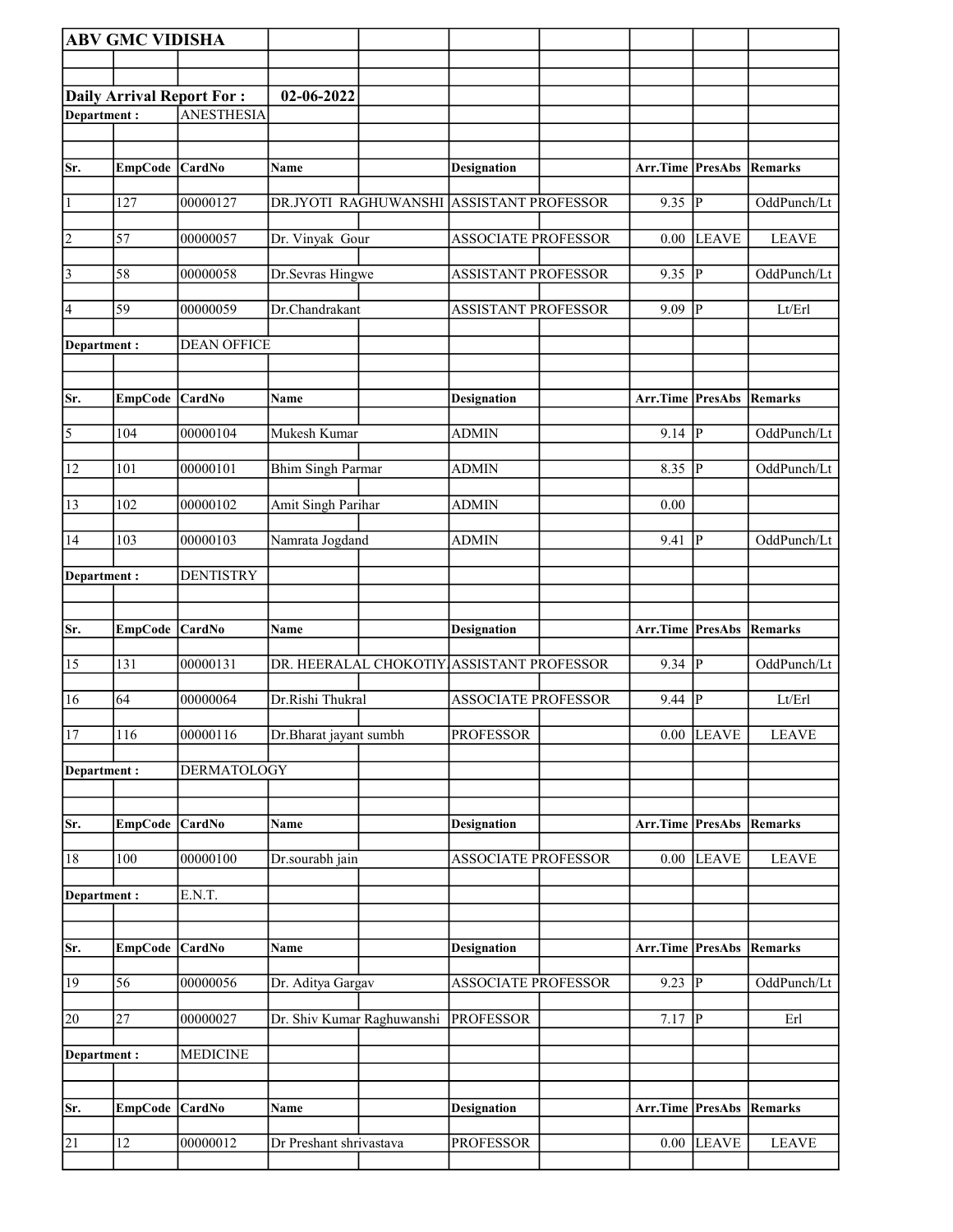| $\overline{22}$ | $\overline{30}$ | 00000030             | Dr. Sandeep Aharwar       |                                         | <b>ASSOCIATE PROFESSOR</b> | $9.46$ P                        |                | OddPunch/Lt            |
|-----------------|-----------------|----------------------|---------------------------|-----------------------------------------|----------------------------|---------------------------------|----------------|------------------------|
| 23              | 129             | 00000129             | Dr. Mahendra pratap Singh |                                         | <b>ASSISTANT PROFESSOR</b> | 9.40                            | $\overline{P}$ | OddPunch/Lt            |
| 24              | 23              | 00000023             | Dr. Arvind Chouhan        |                                         | <b>ASSOCIATE PROFESSOR</b> | 0.00                            |                |                        |
| 25              | $\overline{50}$ | 00000050             | Dr.vinod Dangi            |                                         | <b>ASSISTANT PROFESSOR</b> | 9.40                            | $\mathbf P$    | Lt/Erl                 |
| Department:     |                 | OBST. & GYNEE        |                           |                                         |                            |                                 |                |                        |
|                 |                 |                      |                           |                                         |                            |                                 |                |                        |
| Sr.             | <b>EmpCode</b>  | <b>CardNo</b>        | Name                      |                                         | <b>Designation</b>         | Arr.Time PresAbs                |                | Remarks                |
| 26              | 96              | 00000096             | DR. Sudha Chourasia       |                                         | <b>PROFESSOR</b>           | 10.10                           | P              | OddPunch/Lt            |
| 27              | 42              | 00000042             | Dr. Mridula singh         |                                         | <b>ASSISTANT PROFESSOR</b> | 0.00                            | <b>LEAVE</b>   | <b>LEAVE</b>           |
| 28              | 41              | 00000041             | Dr.Aarti sharma           |                                         | <b>ASSOCIATE PROFESSOR</b> | 0.00                            | <b>LEAVE</b>   | <b>LEAVE</b>           |
| Department:     |                 | <b>OPHTHALMOLOGY</b> |                           |                                         |                            |                                 |                |                        |
|                 |                 |                      |                           |                                         |                            |                                 |                |                        |
| Sr.             | EmpCode         | CardNo               | Name                      |                                         | <b>Designation</b>         | Arr.Time                        | PresAbs        | Remarks                |
| 29              | 121             | 00000121             | Dr.Nikhila Yadav          |                                         | <b>ASSISTANT PROFESSOR</b> | 9.26                            | p              | OddPunch/Lt            |
| $ 30\rangle$    | 120             | 00000120             |                           | Dr.Shivcharan Lal Chadravansh PROFESSOR |                            | 9.55                            | lР             | OddPunch/Lt            |
| 31              | 46              | 00000046             | Dr. Sapna Raghuwanshi     |                                         | <b>ASSOCIATE PROFESSOR</b> | 0.00                            | <b>LEAVE</b>   | <b>LEAVE</b>           |
| Department:     |                 | <b>ORTHOPEDICS</b>   |                           |                                         |                            |                                 |                |                        |
|                 |                 |                      |                           |                                         |                            |                                 |                |                        |
|                 |                 |                      |                           |                                         |                            |                                 |                |                        |
| Sr.             | EmpCode         | <b>CardNo</b>        | Name                      |                                         | <b>Designation</b>         | Arr.Time                        |                | <b>PresAbs Remarks</b> |
| 32              | 123             | 00000123             | Dr. Vipin kumar Mishraa   |                                         | ASSISTANT PROFESSOR        | 9.18                            | IР             | Lt/Erl                 |
| 33              | 124             | 00000124             | Dr.Sunil Kirar            |                                         | <b>ASSISTANT PROFESSOR</b> | 8.53                            | p              | Lt/Erl                 |
| $\overline{34}$ | $\overline{55}$ | 00000055             | Dr. Sanjay Upadhya        |                                         | ASSOCIATE PROFESSOR        | $9.16$ P                        |                | OddPunch/Lt            |
| $\overline{35}$ | 20              | 00000020             | Dr. Sanat Singh           |                                         | <b>ASSOCIATE PROFESSOR</b> | 0.00                            | <b>LEAVE</b>   | <b>LEAVE</b>           |
| 36              | 10              | 00000010             | Dr Atul varshney          |                                         | <b>PROFESSOR</b>           | 9.44                            | lP.            | OddPunch/Lt            |
| Department:     |                 | <b>PEADITRICS</b>    |                           |                                         |                            |                                 |                |                        |
|                 |                 |                      |                           |                                         |                            |                                 |                |                        |
| Sr.             | <b>EmpCode</b>  | CardNo               | <b>Name</b>               |                                         | <b>Designation</b>         | Arr.Time PresAbs                |                | Remarks                |
| 37              | 61              | 00000061             | Dr.Deepak K. Uikey        |                                         | <b>ASSOCIATE PROFESSOR</b> | 9.02                            | P              | OddPunch/Lt            |
| 38              | 19              | 00000019             | Dr. D Sharad Gedam        |                                         | <b>ASSOCIATE PROFESSOR</b> | 9.49                            | P              | OddPunch/Lt            |
| 39              | 9               | 00000009             | Dr Neeti agarawal         |                                         | <b>PROFESSOR</b>           | 9.34 $\vert \overline{P} \vert$ |                | OddPunch/Lt            |
| 40              | 44              | 00000044             | Dr. Priya Gogia           |                                         | <b>ASSISTANT PROFESSOR</b> | 0.00                            |                |                        |
| 41              | 60              | 00000060             | Dr.Shiv R.k. Dubey        |                                         | ASSISTANT PROFESSOR        | 0.00                            |                |                        |
| Department:     |                 | <b>PSYCHIATRY</b>    |                           |                                         |                            |                                 |                |                        |
|                 |                 |                      |                           |                                         |                            |                                 |                |                        |